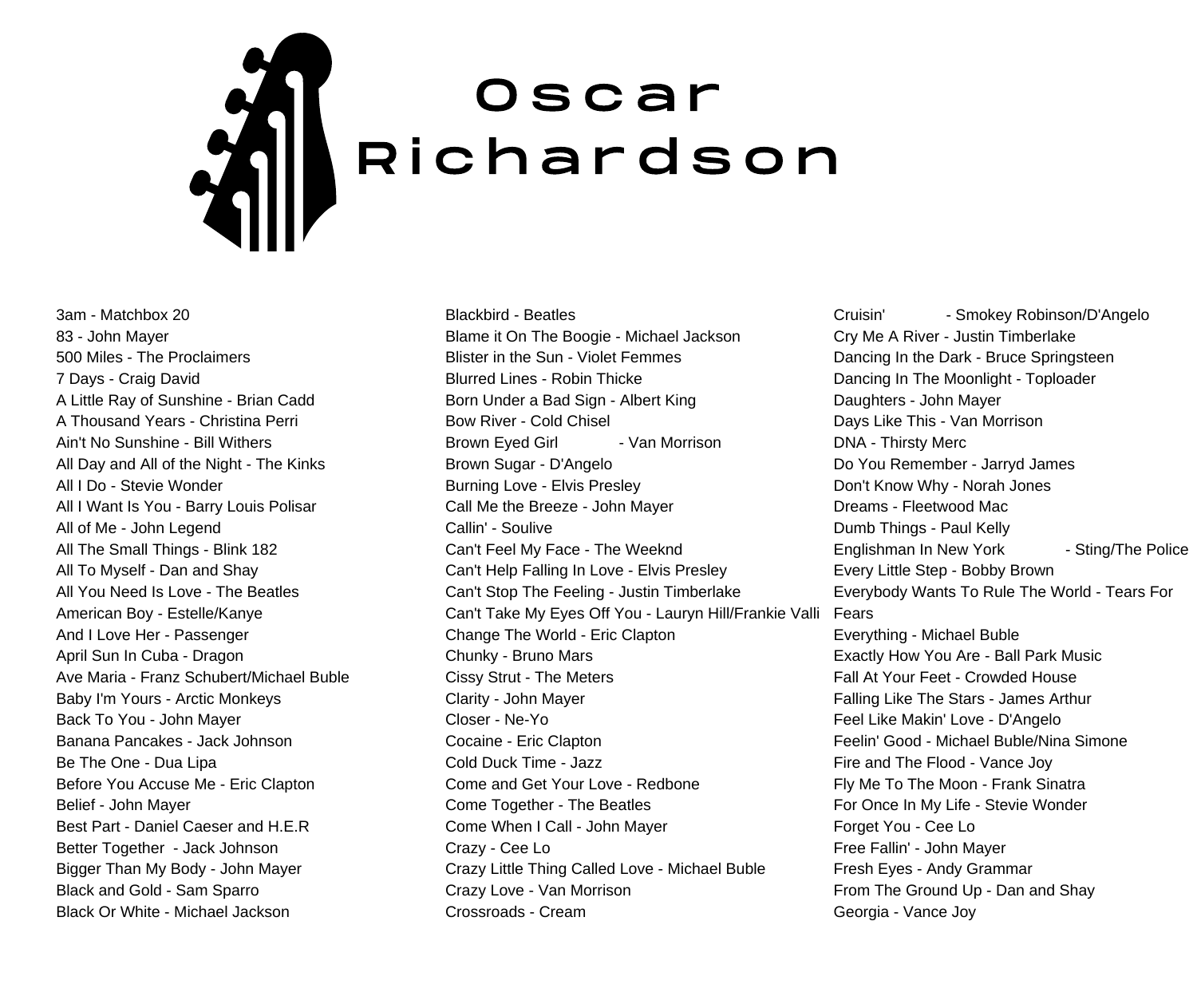## Oscar Richardson

Georgia On My Mind - Ray Charles Georgy Porgy - Toto Get it On - T. Rex Get Lucky - Daft Punk Girls Like You - Maroon 5 Give Me The Night - George Benson Good Riddance (Time of Your Life) - Green Day Gravity - John Mayer Half Of My Heart - John Mayer Hallelujah I Love Her So - Ray Charles Hands I Can Hold - Ziggy Alberts Happy - Pharrell Hard Place - H.E.R Harvest Moon - Neil Young Haven't Met You Yet - Michael Buble Heartbeats - José González Hearts Don't Break Around Here - Ed Sheeran Heaven - Ziggy Alberts Hey Ya - Outkast Higher Ground - Stevie Wonder Higher Love - Steve Winwood Hit The Road Jack - Ray Charles Hold On We're Going Home - Drake Holocene - Bon Iver Horses - Daryl Braithwayte Hotline Bling - Drake How Deep Is Your Love - Calvin Harris How Long Will I Love You - Ellie Goulding How Sweet It Is - James Taylor How Will I Know - Whitney Houston Human Nature - Michael Jackson I Can't Stand the Rain - Ann Peebles I Don't Care - Ed Sheeran/Justin Bieber I Don't Trust Myself (With Loving You) - John Mayer Lay It All On Me - Ed Sheeran I Got A Woman - John Mayer I Got You (I Feel Good) - James Brown

I Love You Always Forever - Donna Lewis I Loved Her First - Heartland I Saw Her Standing There - Beatles I Shot the Sheriff - Bob Marley I Wanna Dance With Somebody - Whitney Houston I Will Wait - Mumford and Sons I Wish - Stevie Wonder I Won't Let You Go - James Morrison I'm Gonna Find Another You - John Mayer I'm Not The Only One - Sam Smith I'm Still On Your Side - Jimmy Barnes I'm Yours - Jason Mraz If I Ain't Got You - Alicia Keys If You Could Only See - Tonic In Case You Didn't Know - Brett Young Is This Love - Bob Marley Isn't She Lovely - Stevie Wonder It Don't Matter - Donavon Frankenreiter It's My Prerogative - Bobby Brown Jealous Guy - Donny Hathaway Jesus Children of America - Stevie Wonder Johnny B. Goode - Chuck Berry Jungle Man - The Meters Just Kissed My Baby - The Meters Just The Two of Us - Bill Withers Just The Way You Are - Billy Joel Kiss - Prince Kiss Me - Ed Sheeran La Vie En Rose - Daniela Andrade Lady - Modjo Land Down Under - Men at Work Latch - Sam Smith Lay it On Me - Vance Joy Layla - Eric Clapton

Lazy Song - Bruno Mars Let Me Love You - Mario Let's Get it On - Marvin Gaye Let's Stay Together - Al Green Let's Stick Together - Bryan Ferry Like I Love You - Justin Timberlake Like it Like That - Guy Sebastian Little Lion Man - Mumford and Sons Little Wing - Jimi Hendrix Locked Out Of Heaven - Bruno Mars Lonely Boy - Black Keys Long Train Runnin' - Doobie Brothers Lose Yourself - Eminem Lost - Frank Ocean Love - Allen Stone Love Never Felt So Good - Michael Jackson/Just Timberlake Love On The Weekend - John Mayer Love Song 16 - Jack Johnson Lovely Day - Bill Withers Lover Lover - Sonia Dada Lovestoned - Justin Timberlake Loving Is Easy - Rex Orange County Make You Feel My Love - Adele Maria Maria - Santana Master Blaster (Jammin') - Stevie Wonder Memories Of Us - Keith Urban Message in a Bottle - Police/John Mayer Miss You - Rolling Stones/Musiq Moondance - Van Morrison/Michael Buble More Of You - Chris Stapleton Moves Like Jagger - Maroon 5 Mr Brightside - The Killers Mustang Sally - The Commitments My Girl - Temptations My Sharona - The Knack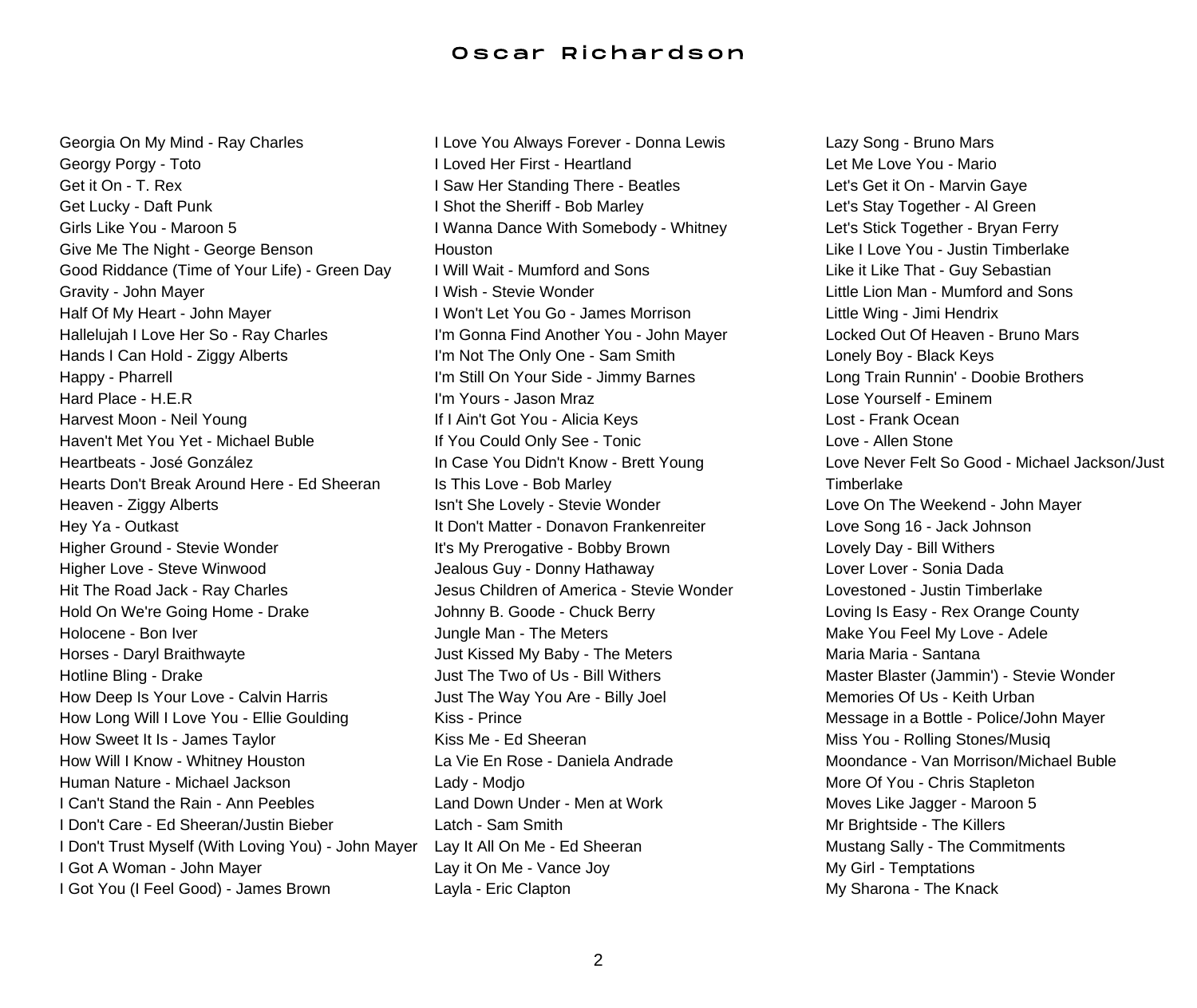## O s c ar Richardson

My Stupid Mouth - John Mayer Neon - John Mayer Never Fade - Jack Johnson New Light - John Mayer New Rules - Dua Lipa No Diggity - Blackstreet No Scrubs - TLC No Such Thing - John Mayer No Woman No Cry - Bob Marley Northern Wind - City and Colour Ocean Drive - Duke Dumont On My Mind - Powderfinger One Dance - Drake Only Wanna Be With You - Sam Henshaw Over and Over Again - Nathan Sykes People Say - The Meters Perfect - Ed Sheeran Person To Person - Average White Band Please Keep Loving Me - James TW Pony - Ginuwine Pretty Girl - David Ryan Harris Price Tag - Jessie J Proud Mary - Creedence Clearwater Revival Queen of California - John Mayer Rather Be - Clean Bandit Redbone - Childish Gambino Riptide - Vance Joy Rock 'n' Roll - Eric Hutchinson Rude - Magic Run to Paradise - Choirboys Satisfaction - Allen Stone Save Tonight - Eagle-Eye Cherry Say My Name - Destiny's Child Say Something - Justin Timberlake Say You Won't Let Go - James Arthur Scar - Missy Higgins

Secret Garden - Bruce Springsteen Senorita - Justin Timberlake September - Earth Wind and Fire Seven Nation Army - Ben L'Oncle Soul/White **Stripes** Shackles - Mary Mary Shake Everything You Got - Maceo Parker Shake It Off - Taylor Swift Shape of You - Ed Sheeran Shimmer - Fuel Shine - Benjamin Francis Leftwich Side Effects - JOSEPH Signed Sealed Delivered - Stevie Wonder Sitting on the Dock of the Bay - Otis Redding Slide - Goo Goo Dolls Slow Dancing In A Burning Room - John Mayer Slow Hands - Niall Horan Something Like Olivia - John Mayer Somewhere Over the Rainbow - Israel Kamakawiwo'ole Stand By Me - Ben E. King Stay With Me - Sam Smith Stayin' Alive - Bee Gees Steal My Kisses - Ben Harper Stitched Up - John Mayer Stone Cold - Jimmy Barnes Stronger - Ziggy Alberts Stuck In The Middle - Stealers Wheels Suit and Tie - Justin Timberlake Sultans Of Swing - Dire Straits Summer of 69 - Bryan Adams Summertime - Gabe Bondoc Summertime - Thirsty Merc Sunday Morning - Maroon 5 Sunny - Jazz

Sunny (Just Friends) - Musiq Sunshine Of Your Love - Cream Superstition - Stevie Wonder Sweet Home Alabama - Lynyrd Skynrd Sweet Pea - Amos Lee Take Me Home (Country Roads) - John Denver Taylor - Jack Johnson Tenerife Sea - Ed Sheeran Tennessee Whiskey - Chris Stapleton The Blowers Daughter - Damien Rice The Chicken - Jaco Pistorius The Girl - City and Colour The Heart of Life - John Mayer The Middle - Jimmy Eat World The Way It Is - Bruce Hornsby and The Range The Way You Look Tonight - Frank Sinatra The Way You Make Me Feel - Michael Jackson Thinking Out Loud - Ed Sheeran This Guy's In Love With You - Herb Alpert This Is How We Do It - Montell Jordan This Old Love - Lior Three Little Birds - Bob Marley Tip of My Tongue - Diesel To Love Somebody - Bee Gees Tommy and Krista - Thirsty Merc Treasure - Bruno Mars Tribute - Tenacious D Twist and Shout - The Beatles Two Strong Hearts - John Farnham U Got It Bad - Usher U Remind Me - Usher Umbrella - Rihanna/Thirsty Merc Uptown Funk - Mark Ronson (feat Bruno Mars) Use Me - Bill Withers Use Somebody - Kings Of Leon Valerie - Amy Winehouse